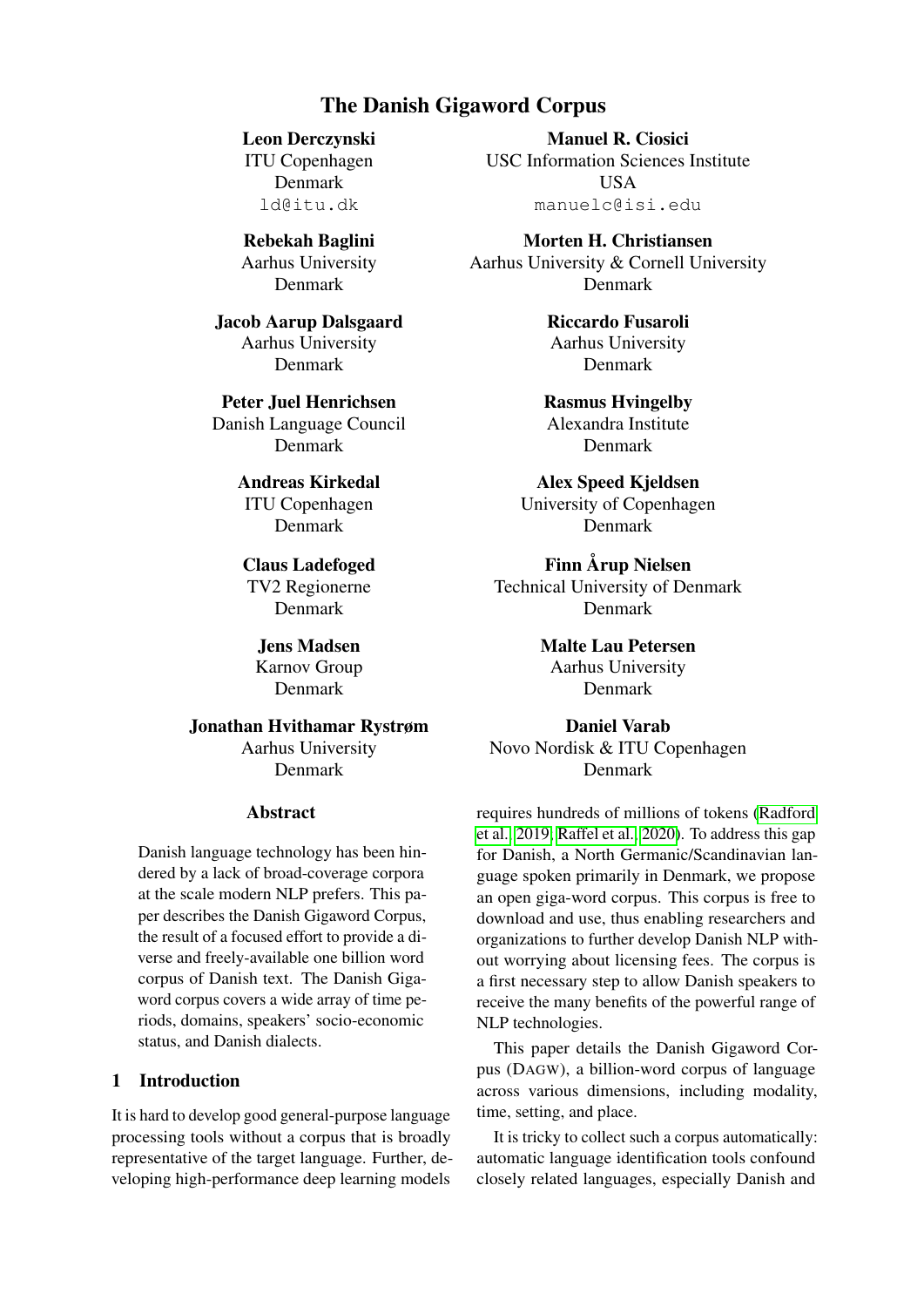Bokmål, and are likely to miss important data [\(Rad](#page-5-0)[ford et al., 2019;](#page-5-0) [Haas and Derczynski, 2021\)](#page-5-2). Existing representations underperform for Danish: the multilingual FastText embeddings [\(Joulin et al.,](#page-5-3) [2018\)](#page-5-3) miss core Danish words such as "træls"; Multilingual BERT lacks sufficient support for the Danish vowel "å".<sup>[1](#page-1-0)</sup>

To remedy this situation, we propose a Danish Gigaword Corpus. The overriding goals are to create a dataset that is (1) representative, (2) accessible, and (3) a general-purpose corpus for Danish.

#### 2 Background

Today's NLP is generally data-intensive, meaning that large representative corpora tend to correlate with better models and better processing results. However, large representative corpora are available for only a small set of languages; there are fewer than ten manually-compiled gigaword-scale corpora, for example, and none for Danish.

Several substantial Danish text corpora have been compiled during recent decades. CLARIN-DK offers a variety of individual corpora of varying genres, annotations, and writing times. However, non-commercial licensing restricts corpus usage. Some major Danish corpora are related to dictionary production, as is the case for the 56 million words Korpus-DK available for search at the dictionary site ordnet.dk.[2](#page-1-1) Leipzig Corpora Collection assembles Danish corpora from the Web, news sites, and Wikipedia [\(Goldhahn et al., 2012\)](#page-5-4). The combined size of these corpora is orders of magnitude smaller than The Danish Gigaword Corpus. By themselves, these corpora do not meet the data size needs of modern language models.

Modern language models like T5 [\(Raffel et al.,](#page-5-1) [2020\)](#page-5-1) and GPT2 [\(Radford et al., 2019\)](#page-5-0) are texthungry, making automatic corpora construction attractive. Massive, monolithic, automatically collected datasets of web content, such as Common Crawl, support the training of large language models but suffer from quality issues [\(Radford et al.,](#page-5-0) [2019\)](#page-5-0) and bias [\(Ferrer et al., 2021\)](#page-5-5). Models trained exclusively with such data quickly delve into generating toxic language [\(Gehman et al., 2020\)](#page-5-6). Fur-



<span id="page-1-2"></span>Figure 1: Content by domain (% of corpus).

thermore, the Danish section of Common Crawl is plagued by significant amounts of non-Danish content, in part due to the pervasive confusion between Danish and Norwegian Bokmål by highly multilingual language ID classifiers [\(Haas and Der](#page-5-2)[czynski, 2021\)](#page-5-2). Datasets derived exclusively from Common Crawl also have a bias toward webspeak and content from recent years, leaving models built over them sub-optimally prepared to process older Danish.

The lack of a large and qualitative Danish corpus causes Danish NLP tools to lag behind equivalent tools for better-resourced languages, and the gap is increasing [\(Pedersen et al., 2012;](#page-5-7) [Kirkedal et al.,](#page-5-8) [2019;](#page-5-8) [Kirchmeier et al., 2020\)](#page-5-9).

The first gigaword corpus was the English Gigaword [\(Graff et al., 2003\)](#page-5-10), consisting of roughly one billion  $(10^9)$  words of English-language newswire text. The content was single-genre, national and global newswire, published between 1994 and 2002. Other gigaword corpora emerged later, for French, Arabic, Chinese, and Spanish. Even Icelandic, a language with just over 360 000 speakers, has a healthy gigaword project [\(Steingrímsson](#page-6-0) [et al., 2018\)](#page-6-0).

#### 3 Linguistic diversity

For a corpus to be useful for a wide range of applications, it must include a wide range of language, mixing domains, speakers, and styles [\(Biber, 1993\)](#page-4-0). Failing to do this can lead to severe deficiencies in the data. For example, when NLP work started on social media text, the Wall Street Journal-trained part of speech taggers missed essential words such as "Internet" (due to the articles being from the late

<span id="page-1-0"></span><sup>1</sup>BotXO maintains a Danish BERT instance at https://github.com/botxo/nordic\_bert. This model was trained exclusively on uncurated web text and, therefore, (a) has a spurious understanding of Danish among other languages and (b) is particularly susceptible to the kind of toxic language identified by [Gehman et al.](#page-5-6) [\(2020\)](#page-5-6).

<span id="page-1-1"></span><sup>2</sup><http://ordnet.dk>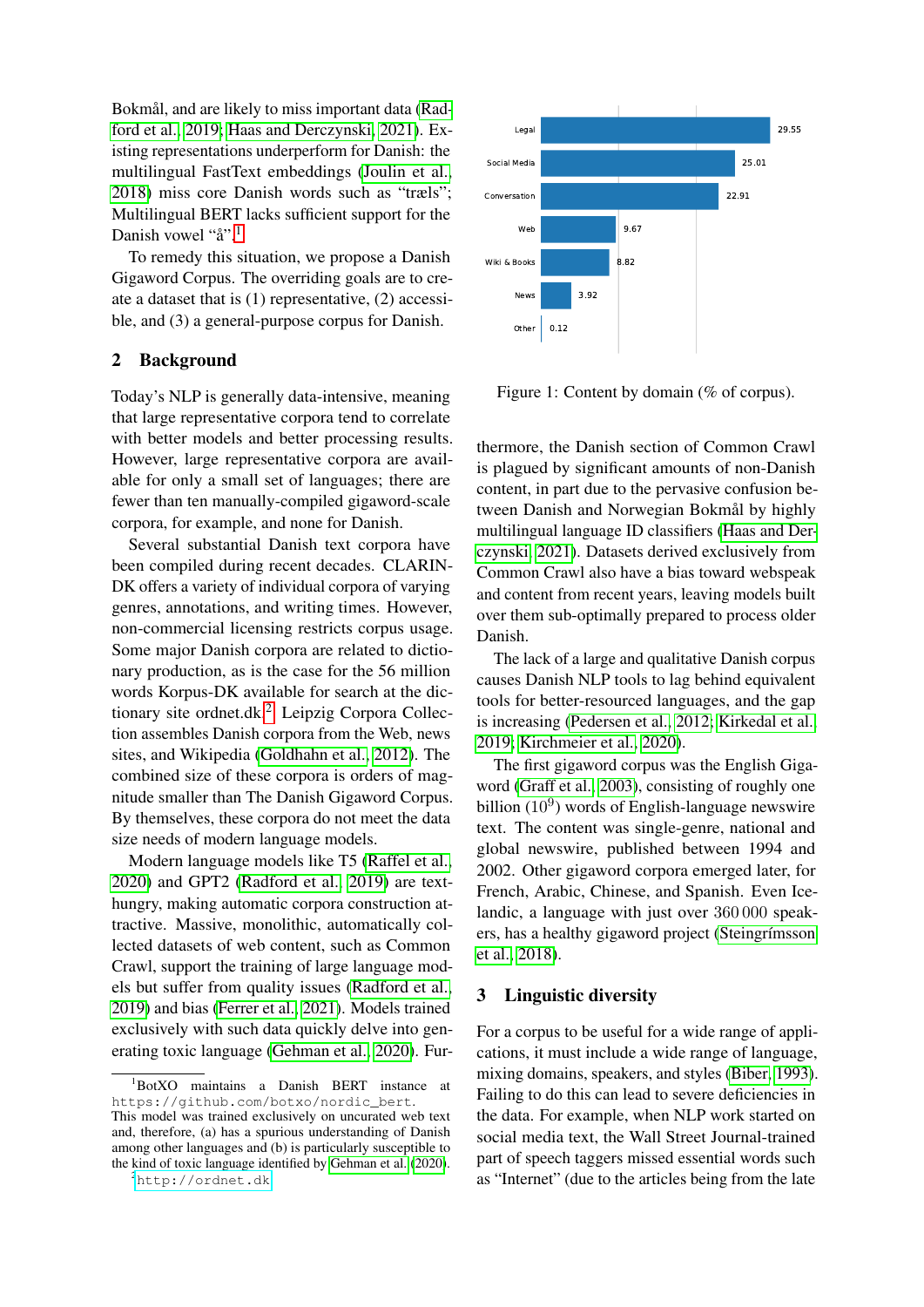eighties and early nineties) and "bake", due to their domain.

Common Crawl's undirected collection of content often over-represents some dialects at the expense of other dialects. GeoWAC [\(Dunn and](#page-5-11) [Adams, 2020\)](#page-5-11) uses demographic information to construct English corpora that balance dialects. Unfortunately, a demographic- and Web-based approach underrepresents Danish dialects such as the endangered Bornholmsk dialect [\(Mortensen, 2016\)](#page-5-12), which is almost absent from the Web.

These deficiencies do not form a solid basis for general-purpose NLP. So the Danish Gigaword Corpus captures and distributes as broad a range of Danish language use as possible, explicitly including language from a variety of settings (long-form writing, novels, social media, speeches, spontaneous speech), domains (news, politics, fiction, health, social media, law, finance), time periods (from the 1700s to present day), registers (formal, informal), and dialects (including, e.g., Bornholmsk and Sønderjysk).

#### 4 Dataset construction

The Danish Gigaword Corpus consists of sections, with each section corresponding to a single source of text. Following prior efforts to construct broadcoverage datasets [\(Derczynski et al., 2016\)](#page-4-1), sections are selected based on how well they help the corpus' coverage of Danish language use over a variety of dimensions, including: time of authorship; speech situation; modality; domain; register; age of utterer; dialect of utterer; socio-economic status of utterer. This is a strong, intentional departure from editions of English Gigaword that focused on newswire. Achieving some degree of representativeness [\(Biber, 1993\)](#page-4-0) requires the inclusion of sources beyond newswire text. We provide an overview of The Danish Gigaword Corpus's content in Figure [1](#page-1-2) and detail the sections in Table [1](#page-3-0) and the appendix.

The Danish Gigaword Corpus follows the definition of genre used by [Biber](#page-4-0) [\(1993\)](#page-4-0), grounded in "situationally defined categories", such as a language style recognized by (or used to define) a community, such as news articles, personal letters, or online chat; a domain as a particular topical focus (or set of foci) that are discussed, such as biomedicine, politics, or gaming; and a medium as the means by which communication is conducted, such as writing, online chat, conversation, and so

on. There is a natural overlap between medium and speech situations, but the delineation is beyond this work's scope.

While the goal of DAGW is to cover a range of genres, domains, and media, it is difficult to measure the prevalence of each of these across all Danish users, let alone then gather and redistribute this data. Therefore, the goal is to cover something of everything that can be feasibly included, without letting any particularly monolithic combination dominate (in contrast to, e.g., the 100% written newswire content of English Gigaword v1 or the 100% Common Crawl content of GeoWAC). Not every intersection between genres, domains, and media can be covered, nor represented proportionally, in the first version of this corpus. Table [1](#page-3-0) contains an overview of the genres, domains, and modalities included in the Danish Gigaword Corpus.

#### 4.1 Data and metadata unification

Each section is contained in one directory, named after the "prefix" for the section. Each file in a section represents a single UTF encoded document. Each section contains at least two functional files: one describing how the section is licensed and one describing metadata about each document. For multi-speaker corpus sections, an optional file can contain a dictionary keyed by speaker ID. This assumes speaker IDs are used consistently through all documents in that section. Appendix [B](#page-8-0) contains a complete description of the file format.

Sections are managed individually as part of a larger repository of the whole Danish Gigaword Corpus. A validation script helps make sure that the sections comply with the file format.

#### 4.2 Data protection

The corpus does not contain "sensitive" data as per the GDPR definition; that means no information identifying sexual orientation, political beliefs, religion, or health connected with utterer ID. This is achieved by stripping utterer information from social media content. Thus, data discussing potentially personally sensitive topics, for example, social media around political discussions, is disconnected from personally-identifying information. Further, social media content is supplied not as plain text but as IDs and code for rehydration, a process where the content is re-downloaded, thus avoiding redistribution of this content and affording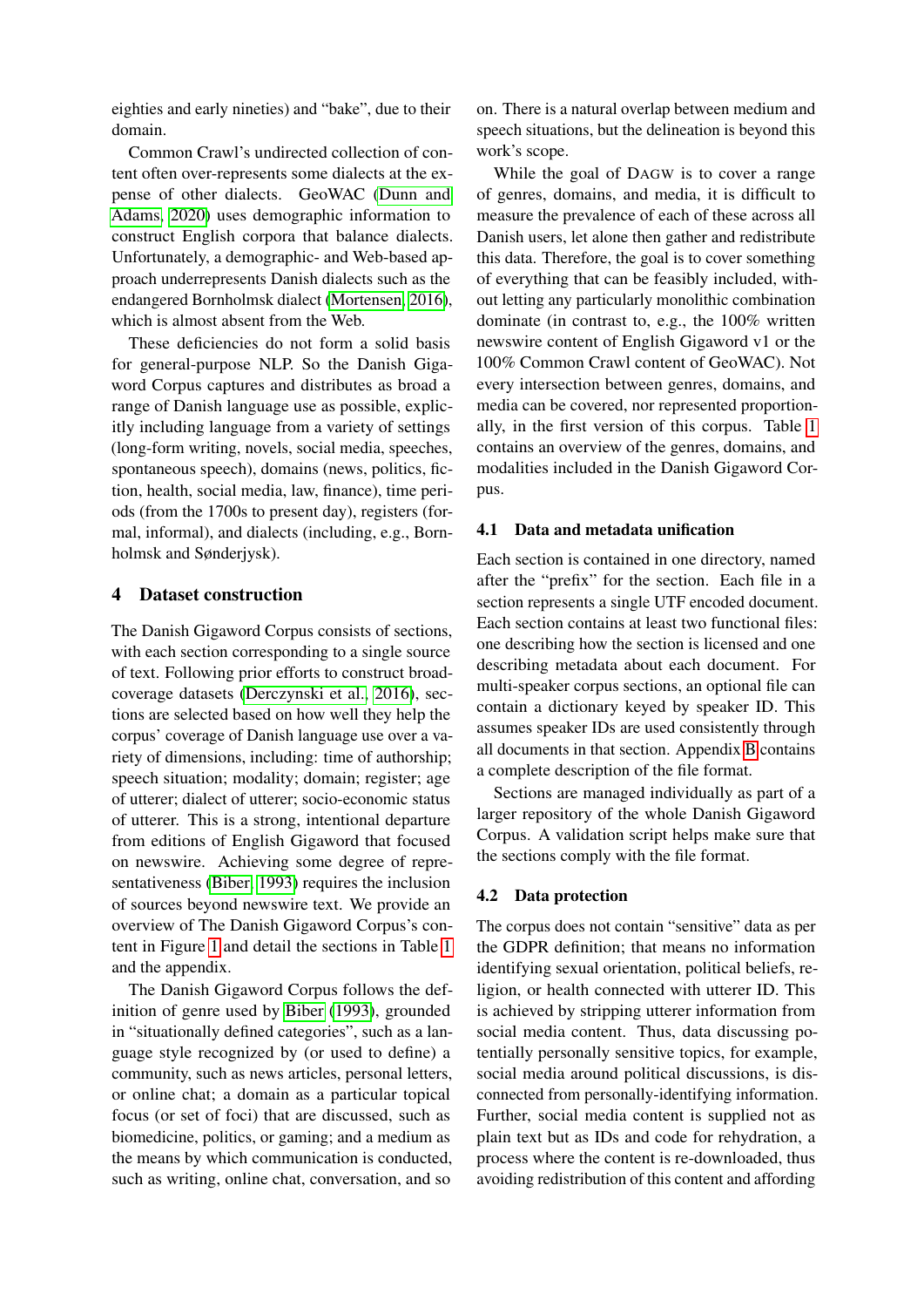|                              | <b>Date</b>    | Form    | Domain          | <b>Dialect</b>    | Socioeconomic status | Size (M) |
|------------------------------|----------------|---------|-----------------|-------------------|----------------------|----------|
|                              |                |         |                 |                   |                      |          |
|                              |                |         | Legal           |                   |                      | 308.8    |
| Retsinformation              | contemporary   | written | Laws            | legal             | high                 | 188.4    |
| Skat.dk                      | contemporary   | written | Tax code        | legal             | high                 | 52.8     |
| $H-S\sigma$                  | contemporary   | written | Court cases     | mixed             | mixed                | 67.6     |
| <b>Social Media</b><br>261.4 |                |         |                 |                   |                      |          |
| Hestenettet                  | contemporary   | written | forum           | mixed             | mixed                | 228.9    |
| <b>General Discussions</b>   | $2019 - 2020$  | written | Twitter         | mixed             | mixed                | 32.0     |
| <b>Parliament Elections</b>  | 2019           | written | Twitter         | mixed             | mixed                | 0.5      |
|                              |                |         |                 |                   |                      |          |
| Conversation                 |                |         |                 |                   |                      | 239.4    |
| OpenSubtitles                | contemporary   | spoken  | Movie subtitles | mixed             | mixed                | 130.1    |
| Folketinget                  | $2009 - 2019$  | spoken  | Debates         | rigsdansk         | high                 | 60.6     |
| Europarl                     | $2004 - 2008$  | spoken  | Debates         | standard          | mixed                | 47.8     |
| Spontaneous speech           | 2019           | spoken  | Conversation    | mixed             | mixed                | 0.7      |
| <b>NAAT</b>                  | $1930 - now$   | spoken  | Speeches        | rigsdansk         | high                 | 0.2      |
|                              |                |         |                 |                   |                      |          |
| Web                          |                |         |                 |                   |                      | 101.0    |
| Common Crawl                 | contemporary   | written | Web             | mixed             | mixed                | 101.0    |
|                              |                |         |                 |                   |                      |          |
|                              |                |         | Wiki & Books    |                   |                      | 92.2     |
| Wikipedia                    | $2019 - 2020$  | written | Encyclopaedic   | standard          | mixed                | 55.6     |
| Danish Literature            | $1700 - now$   | written | Literature      | standard          | mixed                | 25.6     |
| Gutenberg                    | $1700 - now$   | written | Literature      | standard          | mixed                | 3.2      |
| <b>WikiBooks</b>             | $2019 - 2020$  | written | Manuals         | standard          | mixed                | 2.6      |
| WikiSource                   | $1700 - now$   | written | Literature      | standard          | mixed                | 2.5      |
| Johannes V. Jensen           | $\sim$         | written | JVJ's works     | rigsdansk         | unknown              | 2.1      |
| Religious texts              | $\overline{a}$ | written | Religious       | rigsdansk         | unknown              | 0.6      |
| <b>News</b><br>40.0          |                |         |                 |                   |                      |          |
| TV <sub>2R</sub>             | $2015 - 2019$  | written | <b>News</b>     | rigsdansk         | high                 | 10.0     |
| DanAvis                      | 1999 - 2003    | written | <b>News</b>     | rigsdansk         | medium               | 30.0     |
|                              |                |         |                 |                   |                      |          |
| <b>Other</b>                 |                |         |                 |                   |                      |          |
| Dasem data $3$               | contemporary   | written | Other           | mixed             | mixed                | 0.7      |
| <b>Botxt</b>                 | contemporary   | written | Other           | <b>Bornholmsk</b> | mixed                | 0.4      |
| <b>DDT</b>                   | contemporary   | written | Other           | mixed             | mixed                | 0.1      |
| Sønderjysk                   | contemporary   | written | Sønderjysk      | Sønderjysk        | mixed                | 0.02     |
|                              |                |         |                 |                   |                      |          |
| <b>TOTAL</b>                 |                |         |                 |                   |                      | 1045     |

<span id="page-3-0"></span>Table 1: Text dimensions by text source in the Danish Gigaword corpus. Size in millions of words.

social media users the ability to delete their content without it being preserved by Danish Gigaword.

# 4.3 Test/Train partitions

Following the result that fixed test/train splits lead to unreliable results [\(Gorman and Bedrick, 2019\)](#page-5-13), we avoid setting explicit test/train partitions in Danish Gigaword. We encourage users to select multiple random test splits. Since the Danish Gigaword is highly diverse, selecting multiple random splits will result in test sets with different biases following best practices [\(Søgaard et al., 2021\)](#page-6-1).

### <span id="page-3-1"></span>4.4 Licensing

All corpus parts are licensed openly, for free distribution. We implement this with a mixture of Creative Commons general license (CC0) and CC-BY. Some older corpora (e.g., [Kromann et al.](#page-5-14) [\(2003\)](#page-5-14)) used the right under Danish copyright law to cite small excerpts of up to 250 words from published articles. While this is a creative solution to sharing digital language data, Danish Gigaword uses almost exclusively whole articles, as they are easier to work with, providing full context.

# 5 Distribution and sustainability

As mentioned earlier in this paper and by [Kirkedal](#page-5-8) [et al.](#page-5-8) [\(2019\)](#page-5-8); [Kirchmeier et al.](#page-5-15) [\(2019,](#page-5-15) [2020\)](#page-5-9), one problem that plagues Danish NLP is a lack of large accessible corpora. To address this and maintain strict licensing standards that permit open and free redistribution, Danish Gigaword Corpus is hosted and freely distributed via <https://gigaword.dk/>. Alternative downloads will be provided through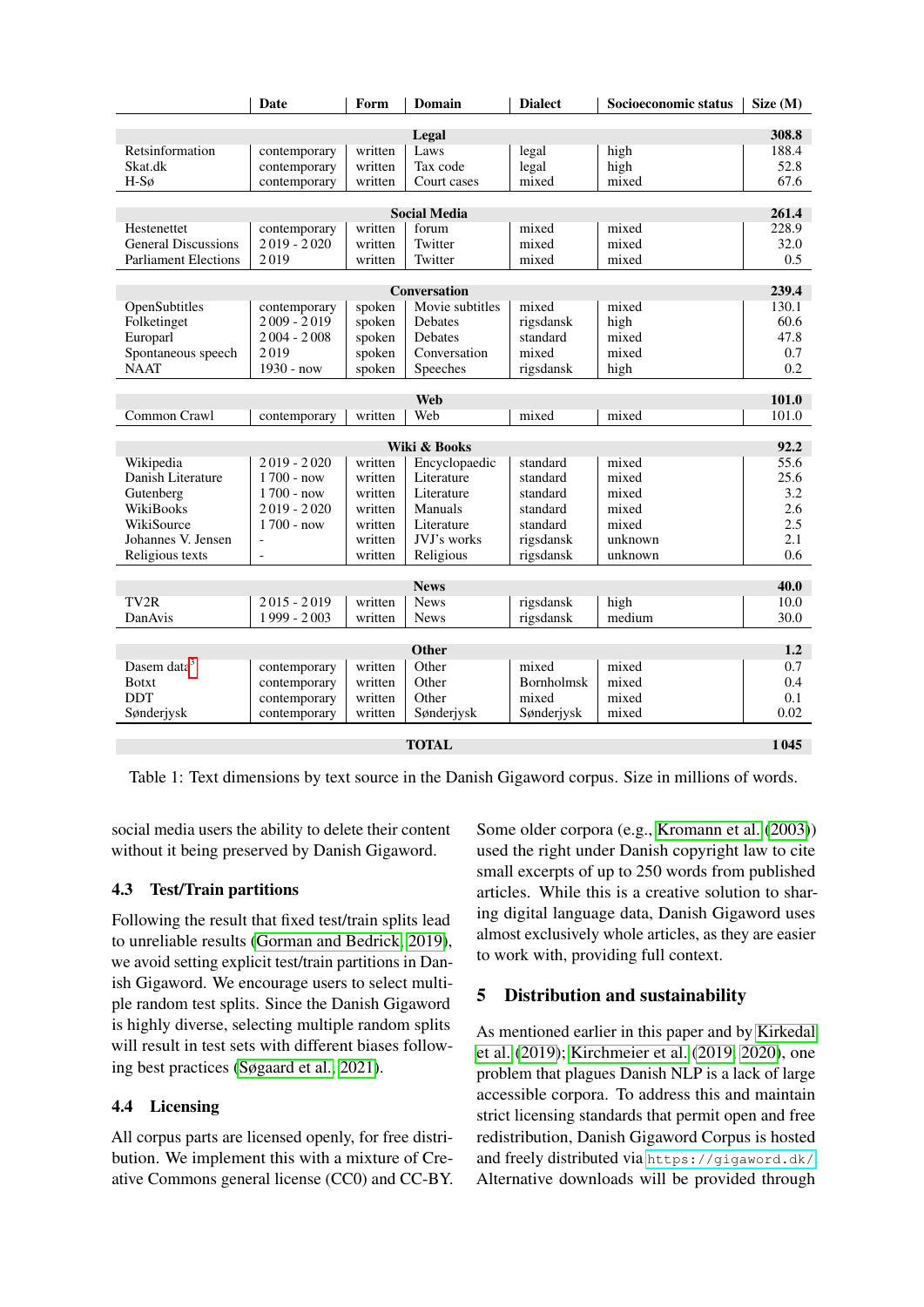major dataset distribution services at each significant release.

DAGW is an intrinsically open project. In a bid to improve and uphold its relevance at a broad level, the current group of participants covers academia, industry, and the public sector. However, the DAGW project is also volunteer-led and volunteerdriven, which brings intrinsic risk. Aside from cross-sector involvement, the DAGW project attempts to mitigate that risk through licensing, distribution, membership, community, and data integrity policies.

Strategically, the corpus strives for an improved balance. The contents in the first release, with this paper, reflect the data that is available in Denmark. Data that is legally required to be open and unlicensed dominates the corpus, reflecting the current state of text sharing in Denmark. We hope that this will become less conservative over time and particularly look forward to further donations of newswire and literature, so that NLP for Danish can start to offer Danish speakers improved technology.

The data is licensed CC-BY and CC0, which gives it broad reach and applicability, and makes it easier for stakeholders to join than copyleft or non-commercial licenses, such as GPL or CC-NC, would. It also improves distribution prospects: because of this licensing choice, DAGW can be hosted at a third-party research data repository like Zenodo or Figshare, shifting the responsibility for data hosting and provision to specialized third parties. The DAGW project also maintains an open policy, with any qualified stakeholders welcome to join, especially if there is a compatible donation of data. Denmark's size helps keep a manageable community. The Danish Gigaword also fosters community involvement by publishing results – for example, this paper. Finally, a small toolkit is included in the project's Github repository for automatic validation of any committed data, ensuring content integrity, quality, and uniformity.

#### 6 Conclusion and Future Work

In Denmark, natural language processing is nascent and growing faster and faster. Content restrictions and conservative licensing abound. This paper presents the Danish Gigaword Corpus, a unified effort across many institutions and many Danish speakers to construct a billion-word corpus representing the language. It aims to be useful to a maximally broad and diverse group of users.

The Danish Gigaword Corpus is an active project. There is continuing effort to add sources that enhance the corpus' breadth, including fiction, older works from the 1800s, and newswire. DAGW continues past the first billion words, with data always released under Creative Commons license and freely distributed via <https://gigaword.dk/>.

We hope that this concrete and significant contribution benefits anyone working with Danish NLP or performing other linguistic activities and encourages others to publish language resources openly.

#### Acknowledgments

This work was not supported by any funded project or university initiative, but rather was a labour of love by the first two, *"fremmedarbejder"*, *"tosprogede"* authors, who thought Denmark really ought to have a decent-sized open corpus of Danish. And now it has. We are extremely grateful for the generous contributions of time, effort, and data from so many that made this project possible.

#### References

- <span id="page-4-0"></span>Douglas Biber. 1993. [Representativeness in Cor](https://doi.org/10.1093/llc/8.4.243)[pus Design.](https://doi.org/10.1093/llc/8.4.243) *Literary and Linguistic Computing*, 8(4):243–257.
- <span id="page-4-3"></span>Christos Christodouloupoulos and Mark Steedman. 2015. [A massively parallel corpus: the bible in](https://doi.org/10.1007/s10579-014-9287-y) [100 languages.](https://doi.org/10.1007/s10579-014-9287-y) *Language Resources and Evaluation*, 49(2):375–395.
- <span id="page-4-1"></span>Leon Derczynski, Kalina Bontcheva, and Ian Roberts. 2016. [Broad Twitter Corpus: A diverse named entity](https://www.aclweb.org/anthology/C16-1111) [recognition resource.](https://www.aclweb.org/anthology/C16-1111) In *Proceedings of COLING 2016, the 26th International Conference on Computational Linguistics: Technical Papers*, pages 1169– 1179, Osaka, Japan. The COLING 2016 Organizing Committee.
- <span id="page-4-4"></span>Leon Derczynski and Alex Speed Kjeldsen. 2019. [Bornholmsk natural language processing: Re](https://www.aclweb.org/anthology/W19-6138)[sources and tools.](https://www.aclweb.org/anthology/W19-6138) In *Proceedings of the 22nd Nordic Conference on Computational Linguistics*, pages 338–344, Turku, Finland. Linköping University Electronic Press.
- <span id="page-4-2"></span>Christina Dideriksen, Riccardo Fusaroli, Kristian Tylén, Mark Dingemanse, and Morten H Christiansen. 2019. [Contextualizing conversational strate](https://pure.au.dk/portal/files/167670567/Dideriksen_et_al..pdf)[gies: Backchannel, repair and linguistic alignment](https://pure.au.dk/portal/files/167670567/Dideriksen_et_al..pdf) [in spontaneous and task-oriented conversations.](https://pure.au.dk/portal/files/167670567/Dideriksen_et_al..pdf) In *Proceedings of the 41st Annual Conference of the Cognitive Science Society*, pages 261–267. Cognitive Science Society.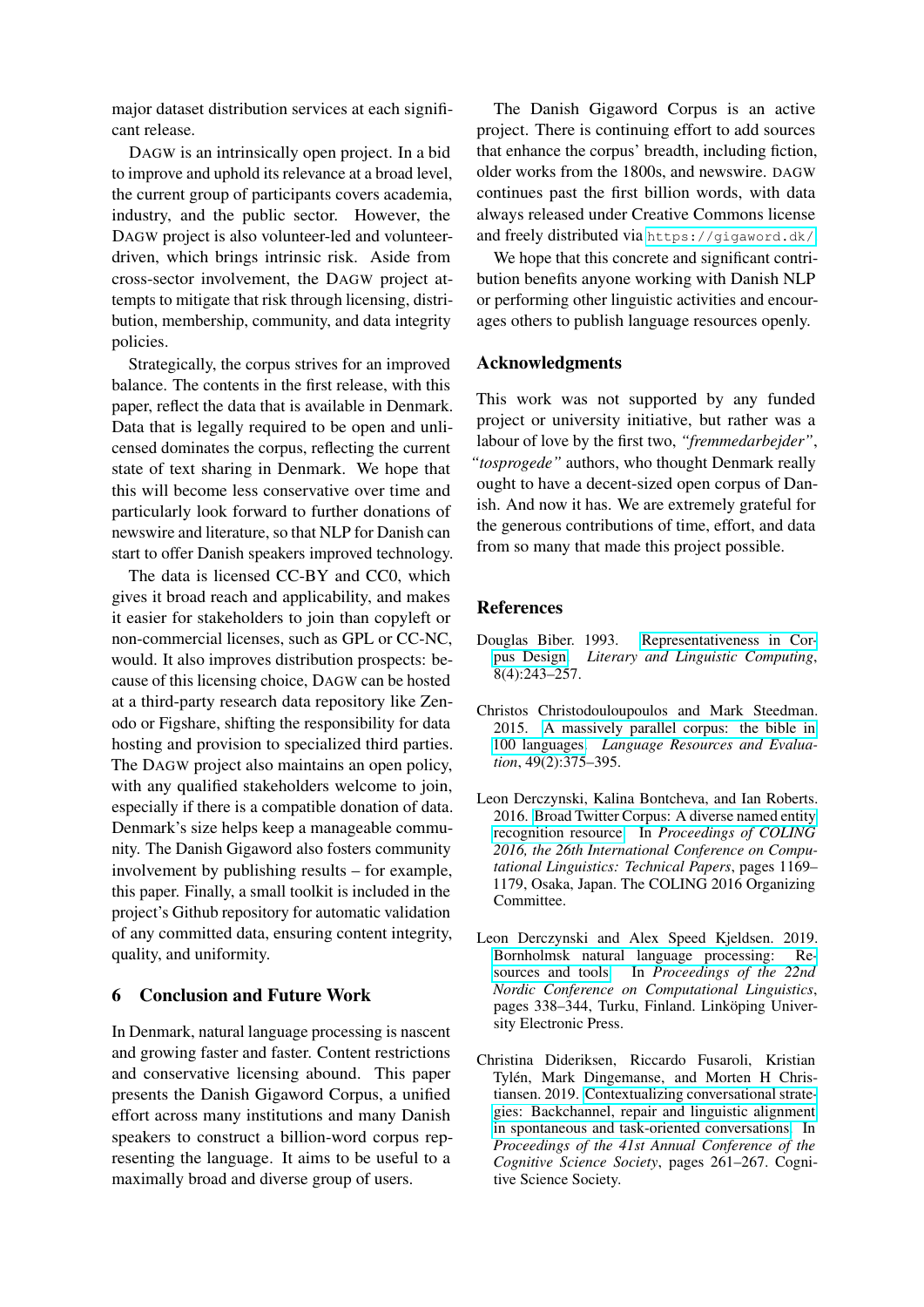- <span id="page-5-11"></span>Jonathan Dunn and Ben Adams. 2020. [Geographically-](https://www.aclweb.org/anthology/2020.lrec-1.308/)[Balanced Gigaword Corpora for 50 Language Va](https://www.aclweb.org/anthology/2020.lrec-1.308/)[rieties.](https://www.aclweb.org/anthology/2020.lrec-1.308/) In *Proceedings of The 12th Language Resources and Evaluation Conference*, pages 2521– 2529, Marseille, France. European Language Resources Association.
- <span id="page-5-5"></span>Xavier Ferrer, Tom van Nuenen, Jose M. Such, and Natalia Criado. 2021. [Discovering and Categoris](http://arxiv.org/abs/2008.02754)[ing Language Biases in Reddit.](http://arxiv.org/abs/2008.02754) In *Proceedings of the 15th International Conference on Web and Social Media*.
- <span id="page-5-16"></span>Riccardo Fusaroli, Bahador Bahrami, Karsten Olsen, Andreas Roepstorff, Geraint Rees, Chris Frith, and Kristian Tylén. 2012. [Coming to terms: Quantify](https://doi.org/10.1177/0956797612436816)[ing the benefits of linguistic coordination.](https://doi.org/10.1177/0956797612436816) *Psychological Science*, 23(8):931–939. PMID: 22810169.
- <span id="page-5-6"></span>Samuel Gehman, Suchin Gururangan, Maarten Sap, Yejin Choi, and Noah A. Smith. 2020. [RealToxi](https://doi.org/10.18653/v1/2020.findings-emnlp.301)[cityPrompts: Evaluating neural toxic degeneration](https://doi.org/10.18653/v1/2020.findings-emnlp.301) [in language models.](https://doi.org/10.18653/v1/2020.findings-emnlp.301) In *Findings of the Association for Computational Linguistics: EMNLP 2020*, pages 3356–3369, Online. Association for Computational Linguistics.
- <span id="page-5-4"></span>Dirk Goldhahn, Thomas Eckart, and Uwe Quasthoff. 2012. [Building large monolingual dictionaries at](http://www.lrec-conf.org/proceedings/lrec2012/pdf/327_Paper.pdf) [the Leipzig corpora collection: From 100 to 200 lan](http://www.lrec-conf.org/proceedings/lrec2012/pdf/327_Paper.pdf)[guages.](http://www.lrec-conf.org/proceedings/lrec2012/pdf/327_Paper.pdf) In *Proceedings of the Eighth International Conference on Language Resources and Evaluation (LREC'12)*, pages 759–765, Istanbul, Turkey. European Language Resources Association (ELRA).
- <span id="page-5-13"></span>Kyle Gorman and Steven Bedrick. 2019. [We need to](https://doi.org/10.18653/v1/P19-1267) [talk about standard splits.](https://doi.org/10.18653/v1/P19-1267) In *Proceedings of the 57th Annual Meeting of the Association for Computational Linguistics*, pages 2786–2791, Florence, Italy. Association for Computational Linguistics.
- <span id="page-5-10"></span>David Graff, Junbo Kong, Ke Chen, and Kazuaki Maeda. 2003. [English Gigaword.](https://catalog.ldc.upenn.edu/LDC2003T05) *Linguistic Data Consortium, Philadelphia*, 4(1):34.
- <span id="page-5-2"></span>René Haas and Leon Derczynski. 2021. [Discriminat](http://www.derczynski.com/papers/nordic_dsl.pdf)[ing Between Similar Nordic Languages.](http://www.derczynski.com/papers/nordic_dsl.pdf) In *Proceedings of the Workshop on NLP for Similar Languages, Varieties and Dialects*.
- <span id="page-5-19"></span>Dirk Hovy, Anders Johannsen, and Anders Søgaard. 2015. [User review sites as a resource for large](https://doi.org/10.1145/2736277.2741141)[scale sociolinguistic studies.](https://doi.org/10.1145/2736277.2741141) In *Proceedings of the 24th International Conference on World Wide Web*, WWW '15, pages 452–461, Republic and Canton of Geneva, CHE. International World Wide Web Conferences Steering Committee.
- <span id="page-5-3"></span>Armand Joulin, Piotr Bojanowski, Tomas Mikolov, Hervé Jégou, and Edouard Grave. 2018. [Loss in](https://doi.org/10.18653/v1/D18-1330) [Translation: Learning bilingual word mapping with](https://doi.org/10.18653/v1/D18-1330) [a retrieval criterion.](https://doi.org/10.18653/v1/D18-1330) In *Proceedings of the 2018 Conference on Empirical Methods in Natural Language Processing*, pages 2979–2984, Brussels, Belgium. Association for Computational Linguistics.
- <span id="page-5-15"></span>Sabine Kirchmeier, Peter Juel Henrichsen, Philip Diderichsen, and Nanna Bøgebjerg Hansen. 2019. *[Dansk sprogteknologi i verdensklasse](https://dsn.dk/udgivelser/sprognaevnets-udgivelser/sprognaevnets-rapporter/sprogteknologi-i-verdensklasse)*. The Danish Language Council.
- <span id="page-5-9"></span>Sabine Kirchmeier, Bolette Pedersen, Sanni Nimb, Philip Diderichsen, and Peter Juel Henrichsen. 2020. [World class language technology - developing a lan](https://www.aclweb.org/anthology/2020.lrec-1.403)[guage technology strategy for Danish.](https://www.aclweb.org/anthology/2020.lrec-1.403) In *Proceedings of the 12th Language Resources and Evaluation Conference*, pages 3297–3301, Marseille, France. European Language Resources Association.
- <span id="page-5-8"></span>Andreas Kirkedal, Barbara Plank, Leon Derczynski, and Natalie Schluter. 2019. [The Lacunae of Dan](https://www.aclweb.org/anthology/W19-6141)[ish Natural Language Processing.](https://www.aclweb.org/anthology/W19-6141) In *Proceedings of the 22nd Nordic Conference on Computational Linguistics*, pages 356–362, Turku, Finland. Linköping University Electronic Press.
- <span id="page-5-21"></span>Alex Speed Kjeldsen. 2019. Bornholmsk Ordbog, version 2.0. *Mål og Mæle*, 40. årgang:22–31.
- <span id="page-5-17"></span>Philipp Koehn. 2005. [Europarl: A parallel corpus for](http://mt-archive.info/MTS-2005-Koehn.pdf) [statistical machine translation.](http://mt-archive.info/MTS-2005-Koehn.pdf) In *MT Summit*, volume 5, pages 79–86.
- <span id="page-5-14"></span>Matthias T Kromann, Line Mikkelsen, and Stine Kern Lynge. 2003. [Danish Dependency Treebank.](https://research.cbs.dk/en/publications/the-danish-dependency-treebank-and-the-dtag-treebank-tool) In *Proc. TLT*, pages 217–220.
- <span id="page-5-20"></span>Anders Edelbo Lillie, Emil Refsgaard Middelboe, and Leon Derczynski. 2019. [Joint rumour stance and](https://www.aclweb.org/anthology/W19-6122) [veracity prediction.](https://www.aclweb.org/anthology/W19-6122) In *Proceedings of the 22nd Nordic Conference on Computational Linguistics*, pages 208–221, Turku, Finland. Linköping University Electronic Press.
- <span id="page-5-18"></span>Pierre Lison and Jörg Tiedemann. 2016. [OpenSub](https://www.aclweb.org/anthology/L16-1147)[titles2016: Extracting large parallel corpora from](https://www.aclweb.org/anthology/L16-1147) [movie and TV subtitles.](https://www.aclweb.org/anthology/L16-1147) In *Proceedings of the Tenth International Conference on Language Resources and Evaluation (LREC'16)*, pages 923–929, Portorož, Slovenia. European Language Resources Association (ELRA).
- <span id="page-5-12"></span>Marianne Mortensen. 2016. [Den bornholmske dialekt](https://core.ac.uk/download/pdf/12519692.pdf) [dør–og hvad så?](https://core.ac.uk/download/pdf/12519692.pdf) Technical report, Roskilde Universitet.
- <span id="page-5-7"></span>Bolette Sandford Pedersen, Jürgen Wedekind, Sabine Kirchmeier-Andersen, Sanni Nimb, Jens-Erik Rasmussen, Louise Bie Larsen, Steen Bøhm-Andersen, Peter Henriksen, Jens Otto Kjærum, Peter Revsbech, Hanne Erdman Thomsen, Sanne Hoffensetz-Andresen, and Bente Maegaard. 2012. *[Det danske](http://www.meta-net.eu/whitepapers/volumes/danish) [sprog i den digitale tidsalder](http://www.meta-net.eu/whitepapers/volumes/danish)*. Springer.
- <span id="page-5-0"></span>Alec Radford, Jeffrey Wu, Rewon Child, David Luan, Dario Amodei, and Ilya Sutskever. 2019. [Language](https://cdn.openai.com/better-language-models/language_models_are_unsupervised_multitask_learners.pdf) [models are unsupervised multitask learners.](https://cdn.openai.com/better-language-models/language_models_are_unsupervised_multitask_learners.pdf)
- <span id="page-5-1"></span>Colin Raffel, Noam Shazeer, Adam Roberts, Katherine Lee, Sharan Narang, Michael Matena, Yanqi Zhou, Wei Li, and Peter J. Liu. 2020. [Exploring](http://jmlr.org/papers/v21/20-074.html)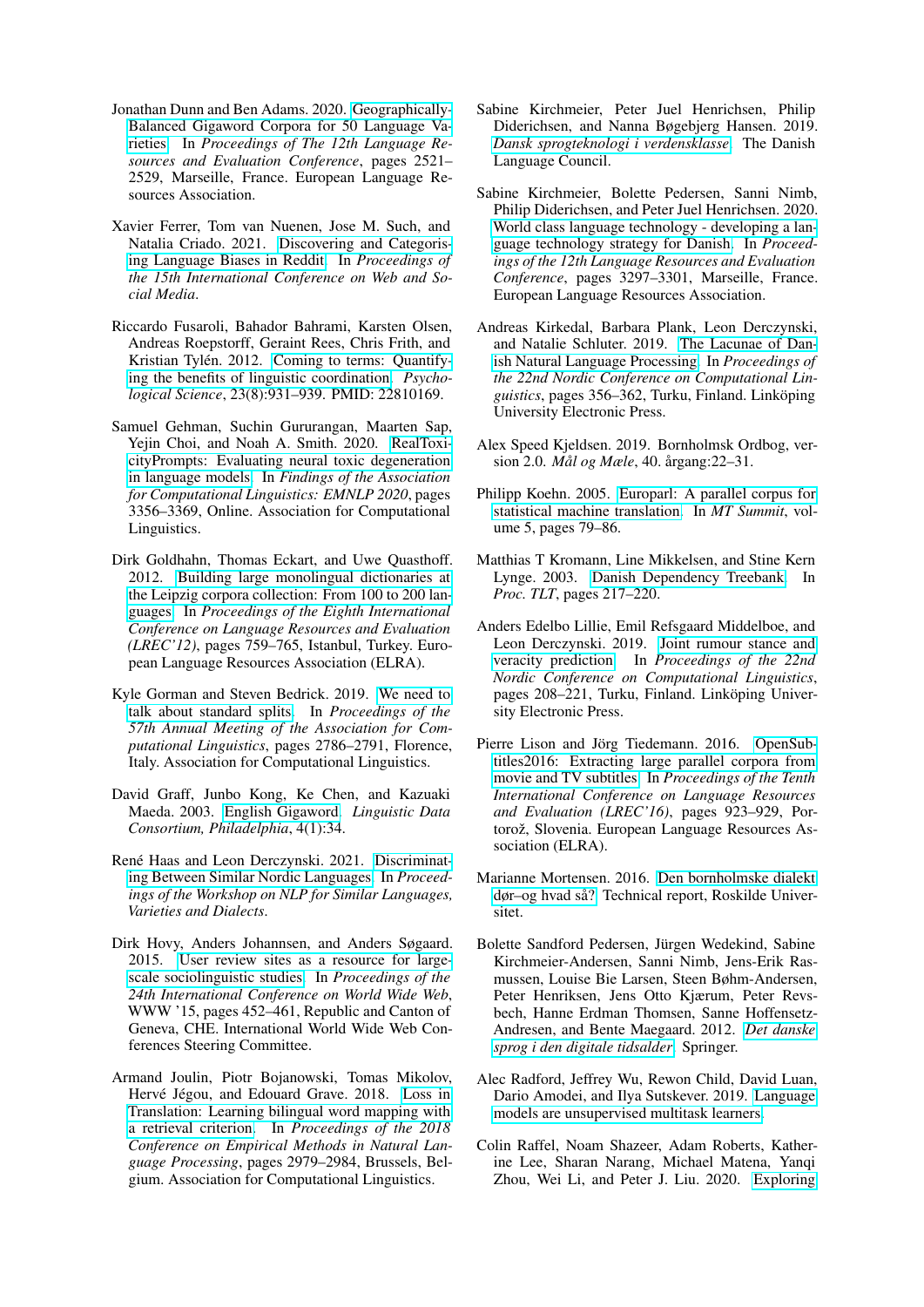[the limits of transfer learning with a unified text-to](http://jmlr.org/papers/v21/20-074.html)[text transformer.](http://jmlr.org/papers/v21/20-074.html) *Journal of Machine Learning Research*, 21(140):1–67.

- <span id="page-6-1"></span>Anders Søgaard, Sebastian Ebert, Jasmijn Bastings, and Katja Filippova. 2021. [We Need to Talk About](http://arxiv.org/abs/2005.00636) [Random Splits.](http://arxiv.org/abs/2005.00636) In *Proceedings of the 16th Conference of the European Chapter of the Association for Computational Linguistics*, Kiev, Ukraine. Association for Computational Linguistics.
- <span id="page-6-0"></span>Steinþór Steingrímsson, Sigrún Helgadóttir, Eiríkur Rögnvaldsson, Starkaður Barkarson, and Jón Guðnason. 2018. [Risamálheild: A very large Icelandic text](https://www.aclweb.org/anthology/L18-1690) [corpus.](https://www.aclweb.org/anthology/L18-1690) In *Proceedings of the Eleventh International Conference on Language Resources and Evaluation (LREC 2018)*, Miyazaki, Japan. European Language Resources Association (ELRA).
- <span id="page-6-5"></span>Kristian Tylén, Riccardo Fusaroli, Pernille Smith, and Jakob Arnoldi. 2016. [The social route to abstraction.](https://pure.au.dk/portal/files/101787937/The_Social_Route_To_Abstraction.pdf) *Cognitive Science*.

# A Detailed corpus description

Here we detail some of the sections included in the corpus, specifying what they bring to the dataset to make it a rich resource covering a wide range of lexical, syntactic, and sociolinguistic phenomena expressed by Danish users. Table [1](#page-3-0) provides an overview of the corpus.

### A.1 TV2 Regionerne

This section is a contemporary Danish newswire sample: approximately 50 000 full newswire articles published between 2010 and 2019. It contains articles of regional interest, written following editorial standards. This section's value is in both its temporal variation, covering a decade of events, and its spatial variation, covering many local events across most of Denmark (TV2 Bornholm is excluded). As a result of local event coverage, the section contains many locally relevant named entities, which might otherwise not be present in a dataset of national news.

# A.2 Folketinget

The Danish parliament (Folketinget) keeps a record of all meetings in the parliament hall.<sup>[4](#page-6-2)</sup> All records have a transcript produced by commercial Automatic Speech Recognition (ASR) followed by postediting by linguists employed by Folketinget for intelligibility, i.e., edit out dysfluencies, restarts, repairs, and mistakes. The transcript is, therefore, not a representation of spoken Danish but rather information content.

In the parliament hall, one speaker at a time addresses members of the parliament. Monologues may include rebuttals or other comments to statements in previous monologues. While speakers can read aloud from a prepared statement or speak extemporaneously, we expect no difference to be apparent in the data because of the post-editing.

The Folketinget section covers parliament hall sessions between 2009 and 2019. It contains discussions on a wide range of topics, issues, and named entities relevant to Danish society.

# A.3 Retsinformation

The site [retsinformation.dk](https://www.retsinformation.dk) provides access to Danish laws and regulations and documents from the Danish parliament (Folketinget). The text is provided by Folketinget, ministries, the ombudsman of Folketinget, and Rigsrevisionen. The legislative texts in this section include a variety of features: Uppercase text, redaction where names and addresses are left out, itemized text with chapter and section numbering, headlines, words with intraletter spacing.

### A.4 Spontaneous speech

The conversational corpus included originates from interdisciplinary research conducted within the In-teracting Minds Center,<sup>[5](#page-6-3)</sup> and the Puzzle of Danish project<sup>[6](#page-6-4)</sup> at Aarhus University. Transcribed Danish speech is generally a rare kind of data, and spontaneous speech especially so; these manually transcribed conversations thus form a valuable resource. Spontaneous and pseudo-spontaneous conversations come from various contexts, e.g., getting to know each other, solving a puzzle together, or making joint decisions. The participants have agreed on releasing anonymized transcripts of their conversations. All conversations involve two speakers, sometimes conversing face-to-face, sometimes via a chat tool. Speech is transcribed post-hoc by native speakers. Studies published relying on this data include [Fusaroli et al.](#page-5-16) [\(2012\)](#page-5-16), [Dideriksen et al.](#page-4-2) [\(2019\)](#page-4-2), and [Tylén et al.](#page-6-5) [\(2016\)](#page-6-5).

### A.5 Danish Wikipedia

This section comprises a dump of Danish Wikipedia<sup>[7](#page-6-6)</sup>, stripped of Wikipedia-specific markup. The content is collaboratively written by a broad

<span id="page-6-2"></span><sup>4</sup>There are no records of committee meetings or *samråd*.

<span id="page-6-3"></span><sup>5</sup><http://interactingminds.au.dk>

<span id="page-6-4"></span><sup>6</sup>[https://projects.au.dk/](https://projects.au.dk/the-puzzle-of-danish/)

[the-puzzle-of-danish/](https://projects.au.dk/the-puzzle-of-danish/)

<span id="page-6-6"></span><sup>7</sup><https://dumps.wikimedia.org/dawiki/>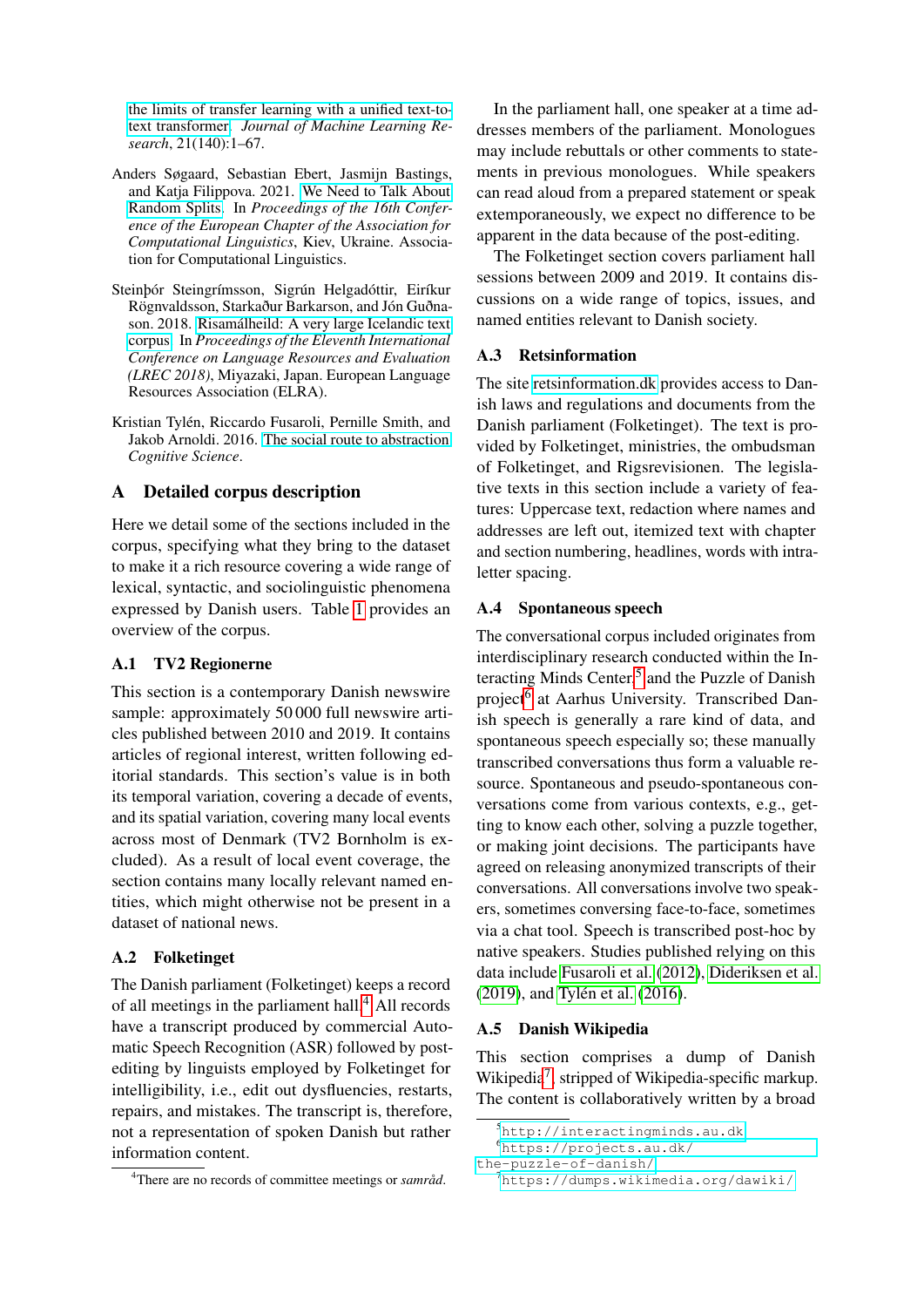range of authors and covers many specific articles that often do not exist in other languages. Most content has been roughly checked for syntactic and orthographic canonicity by editors of the Danish Wikipedia and is a rich source of region-specific named entities, often situated in full, fluent sentences. The content is reproduced verbatim in accordance with the GNU Free Documentation License.

# A.6 Europarl

The Europarl Parallel Corpus [\(Koehn, 2005\)](#page-5-17) contains proceedings of the European Parliament in 21 European languages that were automatically extracted and aligned. We include the Danish part of the Europarl corpus and perform no pre-processing other than file format conversions.

# A.7 OpenSubtitles

OpenSubtitles $8$  is a website where a community writes and shares subtitles for mostly big-budget movies. We extract the Danish subtitles from the OpenSubtitles section of OPUS [\(Lison and Tiede](#page-5-18)[mann, 2016\)](#page-5-18). We clean the corpus to fix issues such as the capital letter I instead of the lower case letter L. We remove files that do not contain any characters specific to Danish (i.e., any of the letters *å*, *æ*, or *ø*).

### A.8 Religious text

This section contains a Danish translation of the Bible from the Massively Parallel Bible corpus [\(Christodouloupoulos and Steedman, 2015\)](#page-4-3) without any pre-processing other than file format conversion. We continue to look for other sources of religious textual content to improve the coverage and significance of this section.

# A.9 Danish Twitter

Social media content is rich in unedited text, allowing for a very broad range of expressions. We know that social media users typically vary their language use to afford some representation for what would typically be communicated non-verbally, and while there are corpora for this for e.g. English, there are very few published corpora containing Danish social media text (e.g., [\(Hovy et al., 2015;](#page-5-19) [Lillie](#page-5-20) [et al., 2019\)](#page-5-20)). This section contains two datasets of Danish tweets as dehydrated content, and includes a script for rebuilding this part of the corpus, thus permitting GDPR-compliant redistribution. The first dataset contains approximately 29 000 tweets in Danish from the #dkpol hashtag collected during the national parliamentary elections of 2019. The second dataset, consisting of approximately 1.6 million Danish tweets collected between April-June 2020, is not constrained by topic as tweets were collected using the 250 highest frequency Danish words.

## A.10 DanAvis20

Corpus DanAvis20 consists of articles from various national Danish (daily) newspapers, including Aktuelt, Berlingske Tidende, Dagen, and Weekendavisen. The articles were published during 1999- 2003. All texts included have been cleared for distribution under the CC0 license (cf. Section [4.4\)](#page-3-1). As part of the clearing agreement, the papers were slightly edited by limiting all text quotes to 200 words (at most), picking sentences from longer papers at random. Sentences were mildly scrambled (DanAvis20 has no instances left of 4 adjacent sentences). Proper names were pseudonymized (except "Denmark", "København", "USA", and a few others). Infrequent content words (10ppm or less) were replaced in situ by "statistical cognates", i.e., words of similar frequency and equivalent morphosyntactic form (e.g., replacing "Der er sardiner i køleskabet." with "Der er skilsmissesager i forsikringsselskabet." while keeping "Ministeren rejser hjem igen"). As overall statistical and lexical properties of DanAvis20 are thus kept invariant, the corpus still provides good material for most NLP training purposes.

# A.11 The *Bornholmsk Ordbog* Dictionary Project

Fictional texts of various kinds written in Bornholmsk, the dialect spoken on the Danish island of Bornholm,<sup>[9](#page-7-1)</sup> have been digitized (OCR'ed and proofread) by volunteers working within the recently resumed *Bornholmsk Ordbog* dictionary project [\(Kjeldsen, 2019\)](#page-5-21). Most of the material included is written by Otto J. Lund in the period 1930-48 (novels, short stories, and poems). The Bornholmsk subcorpus, which in its present state amounts to circa 400 K words, also includes folk stories published by J. P. Kuhre in 1938, and by K. M. Kofoed in 1935, fictional letters by various

<span id="page-7-0"></span><sup>8</sup><https://www.opensubtitles.org>

<span id="page-7-1"></span><sup>&</sup>lt;sup>9</sup>The language code for Bornholmsk under IETF BCP-47 is da-bornholm.